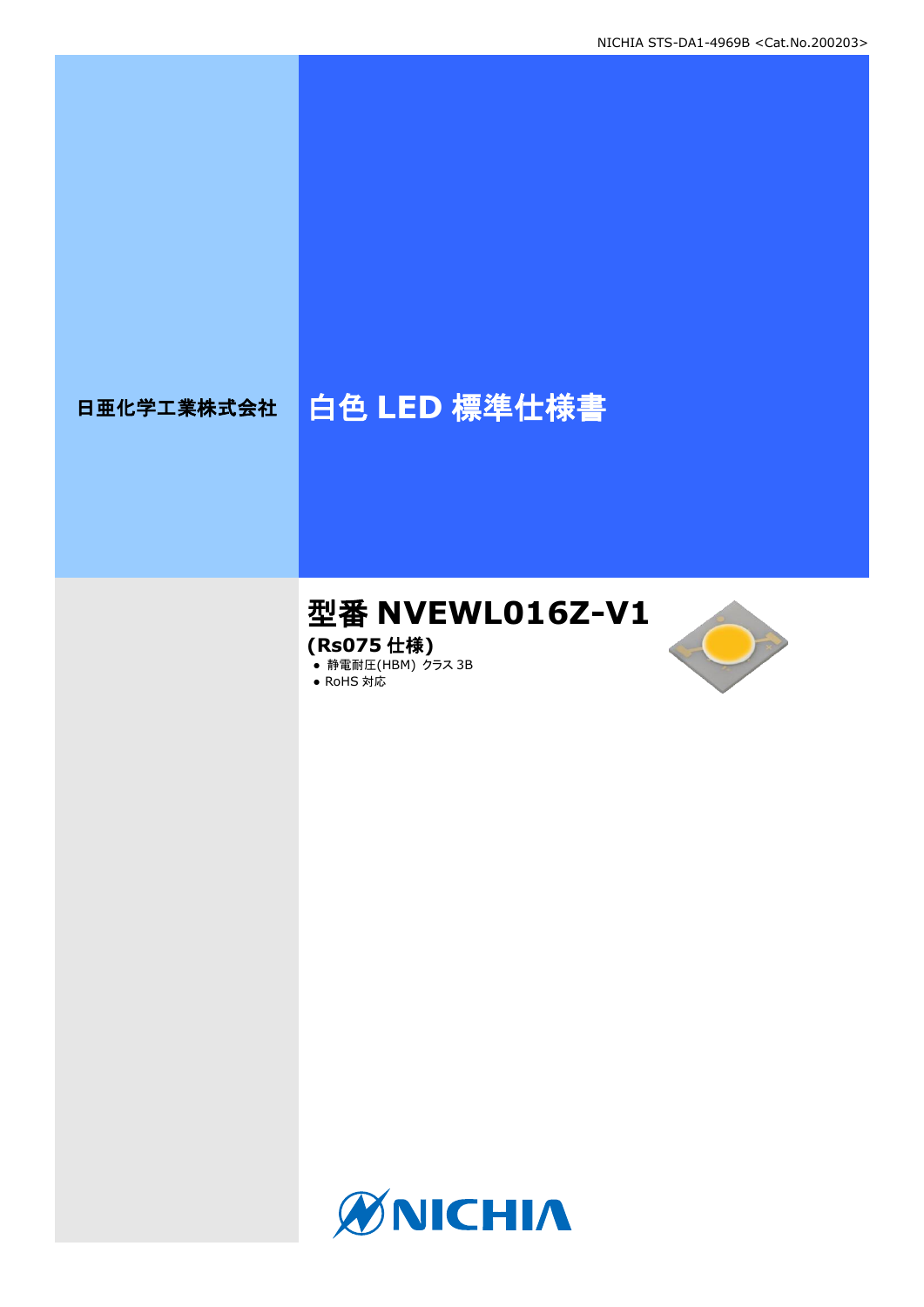### 規格

### (1) 絶対最大定格

| 項目        | 記号                           | 最大定格           | 単位 |
|-----------|------------------------------|----------------|----|
| 順電流       | $\mathrm{I}_\mathrm{F}$      | 1500           | mA |
| パルス順電流    | $I_{\text{FP}}$              | 2250           |    |
| 静電耐圧(HBM) | V <sub>ESD</sub>             | 8              | kV |
| 逆方向許容電流   | $I_{R}$                      | 85             | mA |
| 許容損失      | $P_D$                        | 76.8           | W  |
| 動作温度      | ${\mathsf T}_{\textsf{opr}}$ | $-40 \sim 105$ | °C |
| 保存温度      | ${\mathsf T}_{\textsf{stg}}$ | $-40 \sim 100$ | °C |
| ジャンクション温度 |                              | 150            | ۰c |

\* TJ=25°C での値です。

\* IFP条件は、パルス幅 10ms 以下、デューティー比は 10%以下です。

\* IF、IFPは、ディレーティング特性を参照してください。

\* 静電耐圧(HBM)は ANSI/ESDA/JEDEC JS-001 のクラス 3B です。

 $*$ 動作温度はケース温度(Tc)での値です。

### (2) 特性

|           | 項目  |              | 記号             | 条件            | 標準     | 最大                       | 単位                       |
|-----------|-----|--------------|----------------|---------------|--------|--------------------------|--------------------------|
| 順電圧       |     |              | $V_F$          | $I_F = 600mA$ | 47.0   | $\overline{\phantom{a}}$ |                          |
|           | 光束  |              | $\Phi_{\rm v}$ | $I_F = 600mA$ | 3430   | $\overline{\phantom{a}}$ | lm                       |
|           | 演色性 |              | $R_{a}$        | $I_F = 600mA$ | 93     | $\overline{\phantom{a}}$ | $\overline{\phantom{a}}$ |
| Rs075 ランク |     | X            |                | $I_F = 600mA$ | 0.4286 | $\overline{\phantom{a}}$ |                          |
| 色度座標      |     | $\mathbf{v}$ | -              | $I_F = 600mA$ | 0.3919 | $\overline{\phantom{a}}$ | ۰                        |
| 熱抵抗       |     |              | $R_{\theta$ JC | -             | 0.76   | 0.95                     | °C/W                     |

\* TJ=25°C での値です。パルス駆動により測定しています。

\* 光学特性は、CIE 127:2007 に準拠した値です。

\* 色度座標は、CIE 1931 色度図に基づくものとします。

\* 熱抵抗 RθJCは、JESD51-1 に準拠した Dynamic 法により測定しています。

 $*$  熱抵抗  $R_{\rm \theta JC}$ は、ダイスから Tc 測定ポイントまでの熱抵抗を表します。

\* 熱抵抗 R<sub>9JC</sub>は放熱グリスを用いた際の熱抵抗値です。放熱シートを用いた場合、熱抵抗値は顕著に大きくなる可能性があります。

\* 熱抵抗に関する詳細は注意事項(6)熱の発生を参照ください。

**COB** の取り扱い、密着、放熱などの一連のアプリケーションノートは弊社ホームページ「**LED** テクニカルデータ」をご確認ください。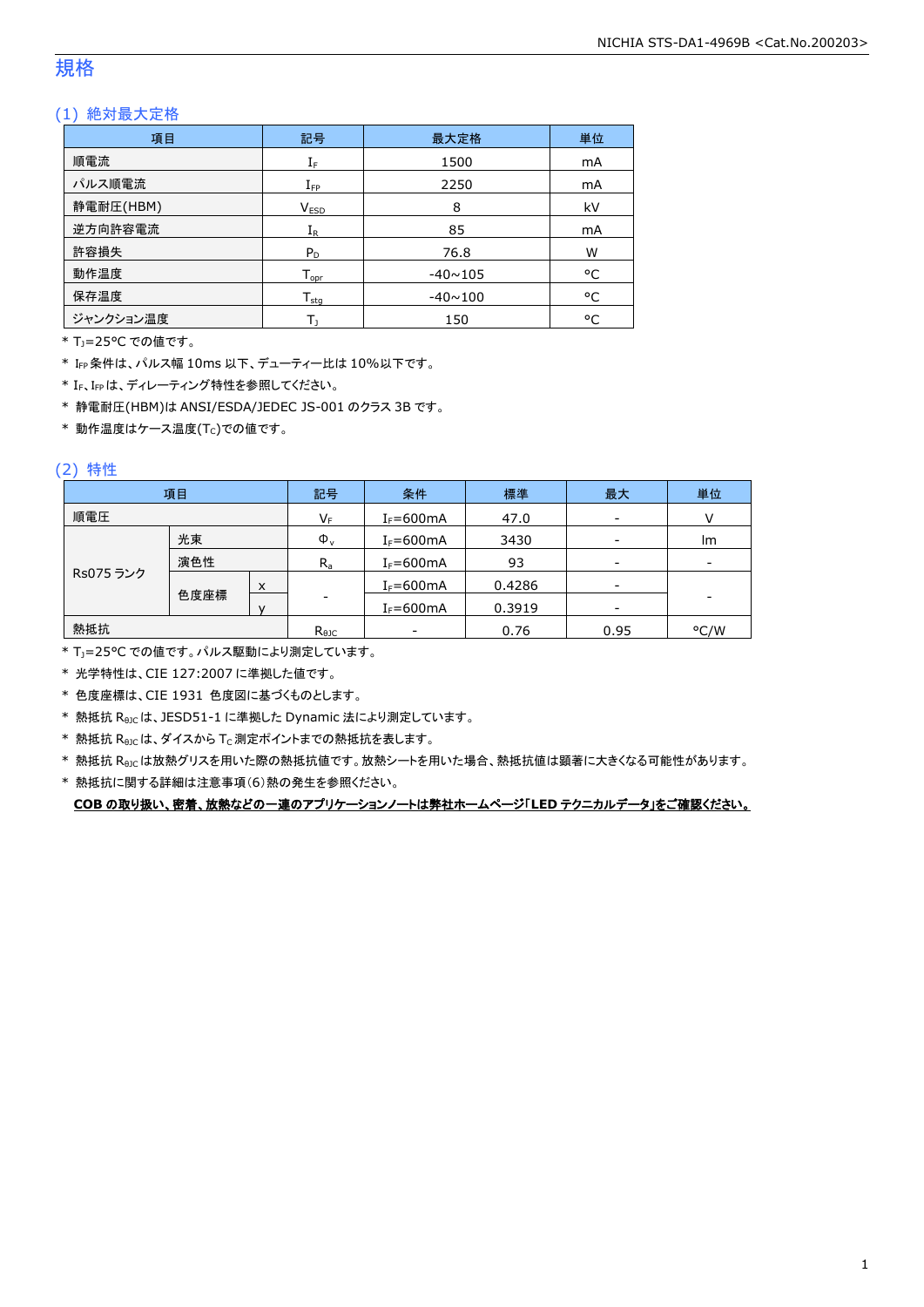# ランク分け

| 項目  | ランク                      | 条件            | 最小   | 最大   | 単位              |
|-----|--------------------------|---------------|------|------|-----------------|
| 順電圧 | $\overline{\phantom{0}}$ | $I_F = 600mA$ | 44.1 | 51.2 |                 |
|     | Q0323                    |               | 3230 | 3950 |                 |
| 光束  | 00311                    | $I_F = 600mA$ | 3110 | 3810 | lm.             |
|     | Q0308                    |               | 3080 | 3780 |                 |
| 演色性 | $R_{a}$<br><b>Rs075</b>  | $I_F = 600mA$ | 90   | -    | $\qquad \qquad$ |

色度範囲(I<sub>F</sub>=600mA)

### 色度座標は中央値より MacAdam 楕円 3 ステップ範囲内となります。

|            |    | ランク    | ランク    | ランク    | ランク    |
|------------|----|--------|--------|--------|--------|
|            |    | sm3031 | sm323i | sm353i | sm403i |
| 色温度値(単位:K) | CP | 3000   | 3200   | 3500   | 4000   |
|            | x  | 0.4286 | 0.4178 | 0.4033 | 0.3785 |
| 色度座標中央値    |    | 0.3919 | 0.3878 | 0.3813 | 0.3677 |

\* T<sub>J</sub>=25°C での値です。パルス駆動により測定しています。

\* 順電圧は±0.46V の公差があります。

\* 光束は±5%の公差があります。

 $*$  演色性  $R_a$ は±2 の公差があります。

\* 色度は±0.003 の公差があります。

\* 1 注文単位に対して上記のランクを納入します。又、その納入比率は問わないものとします。

#### 色度,演色性-光束ランク対応表

| 色度ランク  | 演色性ランク | 光東ランク |
|--------|--------|-------|
| sm303i | Rs075  | Q0308 |
| sm323i | Rs075  | Q0311 |
| sm353i | Rs075  | Q0311 |
| sm403i | Rs075  | 00323 |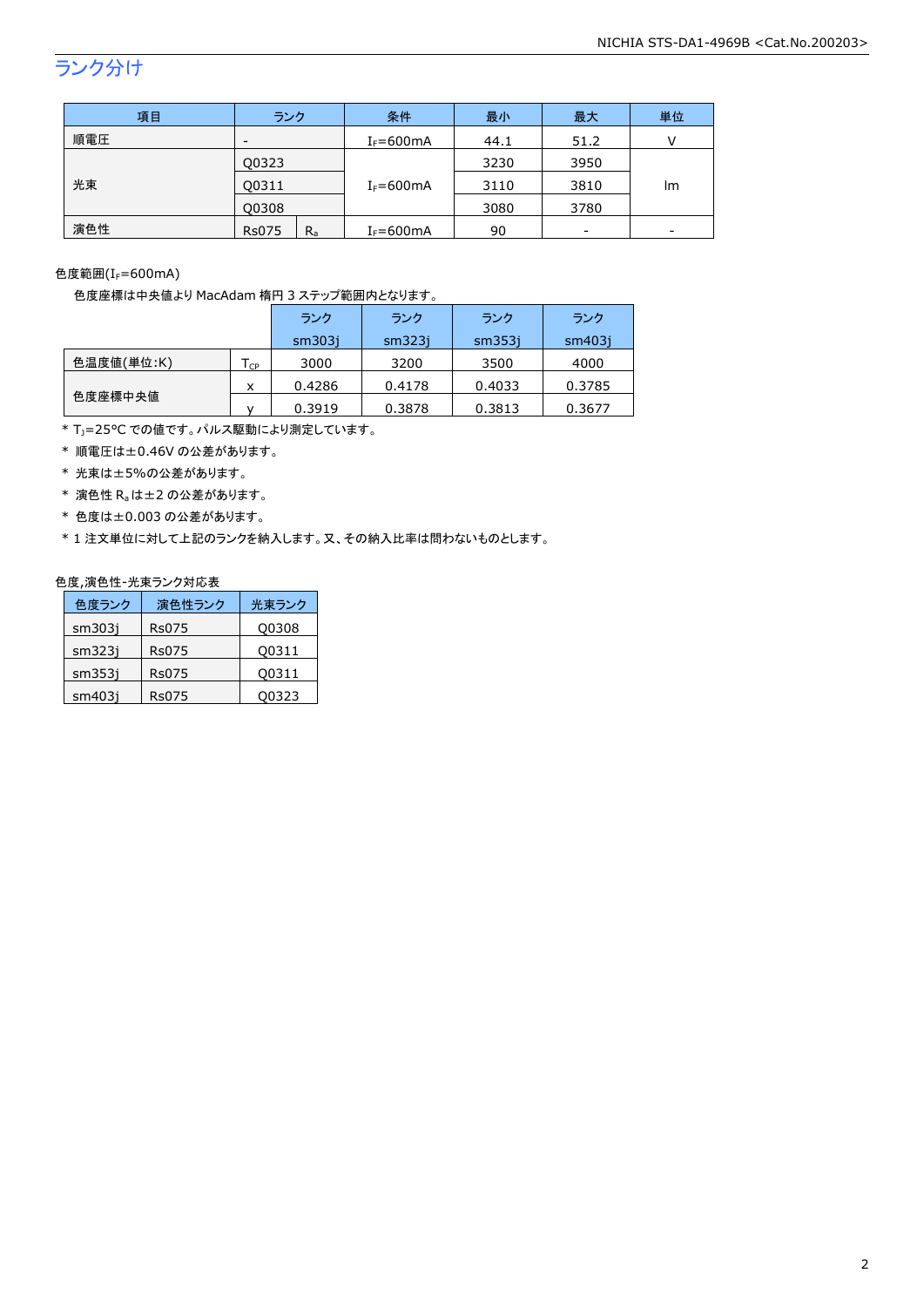色度図

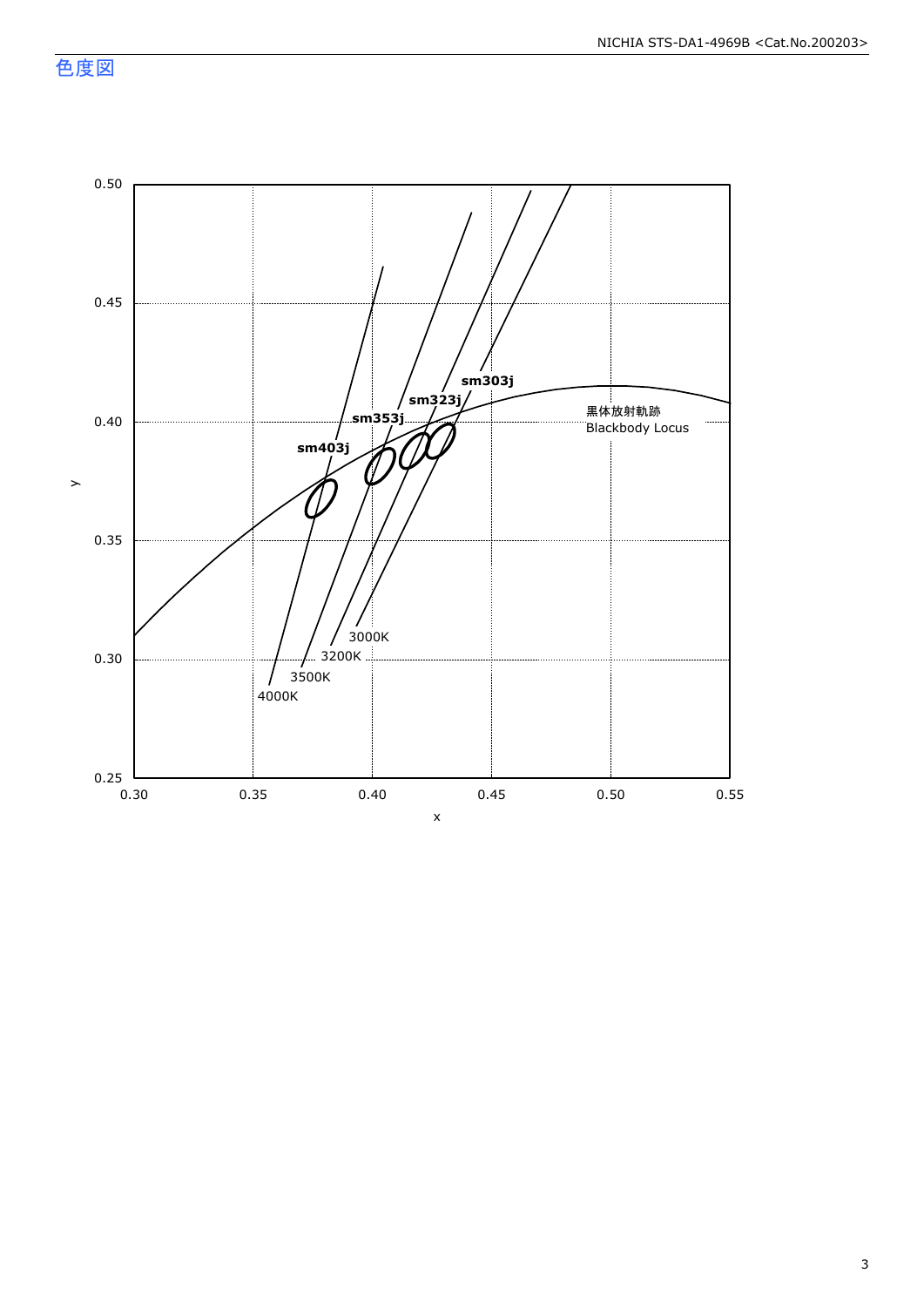#### NICHIA STS-DA1-4969B <Cat.No.200203>

### 外形寸法

(単位 Unit: mm) This product complies with RoHS Directive. \* 本製品はRoHS指令に適合しております。 (単位 Unit: mm, 公差 Tolerance: ±0.3) STS-DA7-12200A NVEWL016Z-V1 The dimension(s) in parentheses are for reference purposes. \* 括弧で囲まれた寸法は参考値です。 No. Part No.







| 項目 Item                                           | 内容 Description                                                           |
|---------------------------------------------------|--------------------------------------------------------------------------|
| パッケージ材質<br>Package Materials                      | セラミックス<br>Ceramics                                                       |
| 封止樹脂材質<br><b>Encapsulating Resin</b><br>Materials | シリコーン樹脂<br>(拡散剤+蛍光体入り)<br>Silicone Resin<br>(with diffuser and phosphor) |
| 雷極材質<br><b>Electrodes Materials</b>               | 金メッキ<br>Au-plated                                                        |
| 質量<br>Weight                                      | 1.2q(TYP)                                                                |

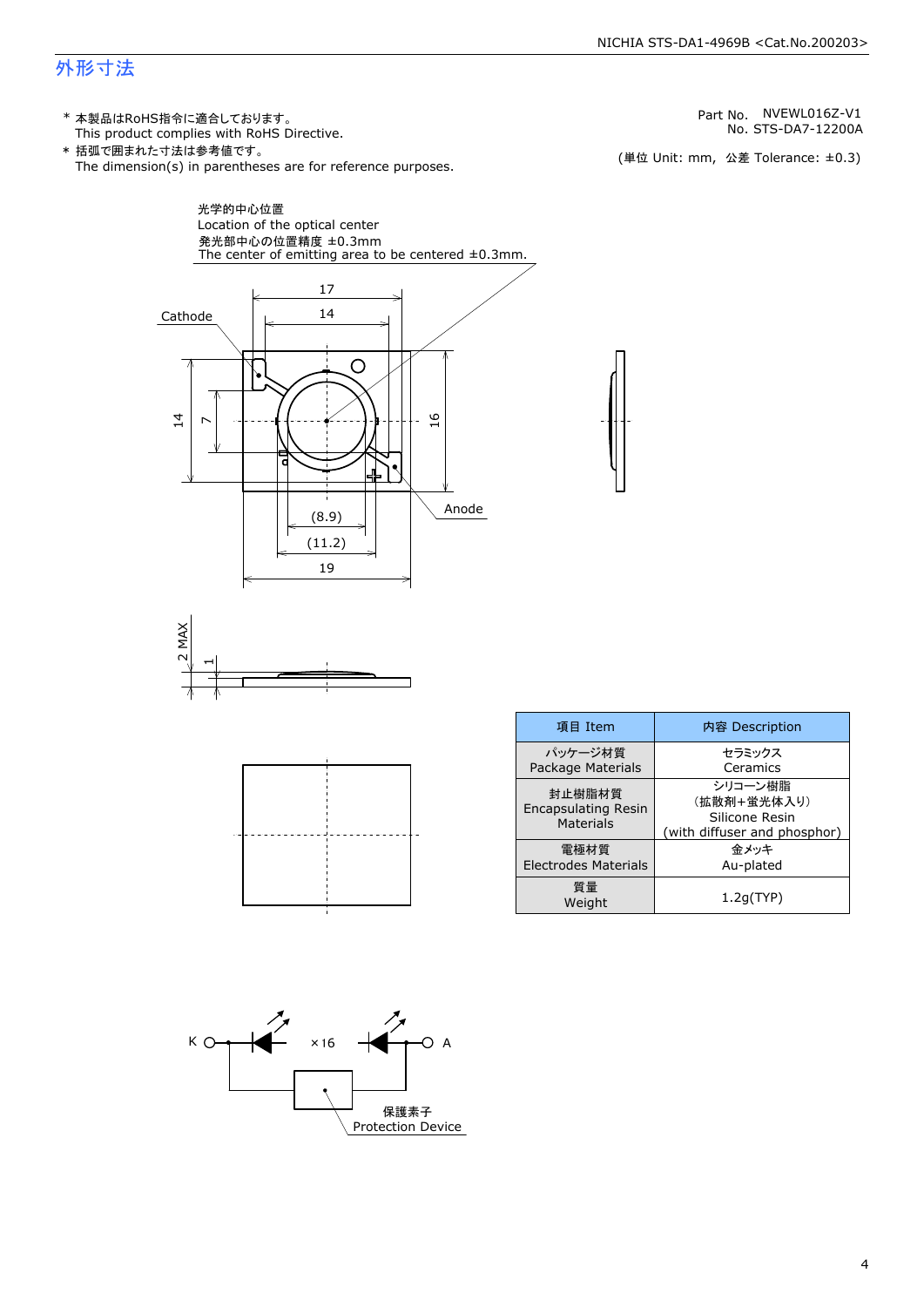# はんだ付け

### ● 手はんだ推奨条件

| →"烏庫」 | 380°C 以下 |
|-------|----------|
| .間    | 5 秒以内    |

\* 手はんだは 1 回までとして下さい。

- \* 本製品は、封止材料及び封止樹脂枠材料にシリコーン樹脂を用いているため、上面の封止部が柔らかく、力が加わると傷、欠け、剥がれ、製品の変形、 断線や信頼性に影響を及ぼす恐れがあります。封止部及び封止樹脂枠に圧力を加えないで下さい。
- \* 基本的にはんだの取り付け後の修正は行わないで下さい。やむをえず修正する場合は、事前に修正による特性の劣化のなきことを確認の上行って下さ い。
- \* はんだ付け時、加熱された状態で LED にストレスを加えないで下さい。
- \* 実装機を使用する場合は、本製品にあった吸着ノズルを選定下さい。発光面サイズより小径のノズルを使用しますと発光面を傷つけると共に LED が不灯 に至る可能性があります。
- \* フラックスを使用する場合はノンハロゲンタイプを推奨します。また LED に直接フラックスがかかるような工程設計は行わないで下さい。
- \* 端子電極にリード線をはんだ付けする際及びはんだ付け後は、リード線にテンションを加えないようにしてください。端子電極の破壊もしくは端子電極の密 着強度が低下する恐れがあります。
- \* 端子電極にリード線のはんだ付けを行う場合は、使用はんだやリード被覆線の種類によってその含有成分により、端子電極の密着強度が低下する場合 がありますので、事前に実際に使用する部材にてご確認をお願いします。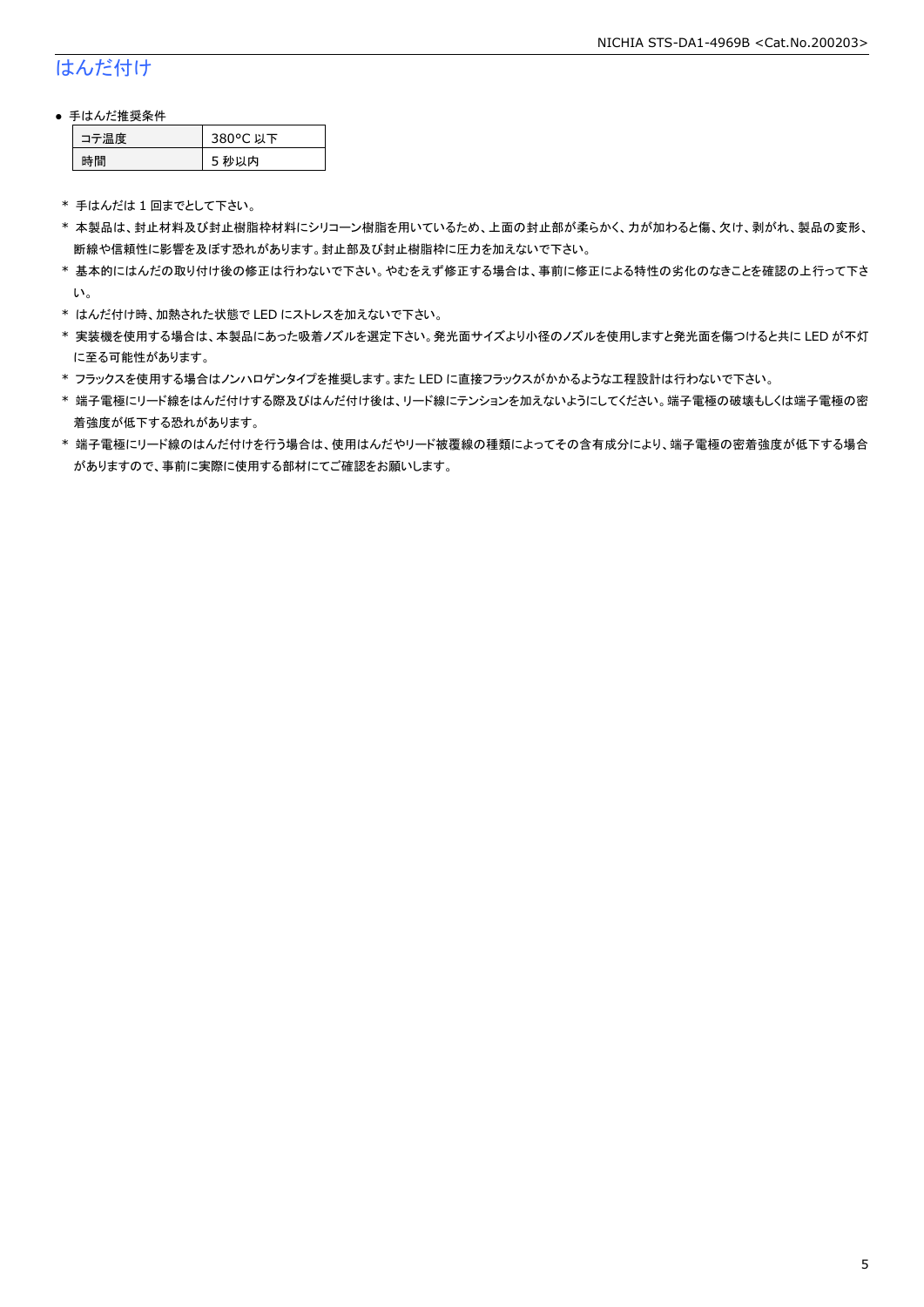# 梱包用トレイ

\* 数量は1トレイにつき 54個入りです。<br>Tray Size: 54pcs

\* 数量は1トレイにつき 54個入りです。<br>Tray Size: 54pcs<br>\* 寸法は参考です。<br>All dimensions shown are for reference only and are not guaranteed. \* づ法は参考です。



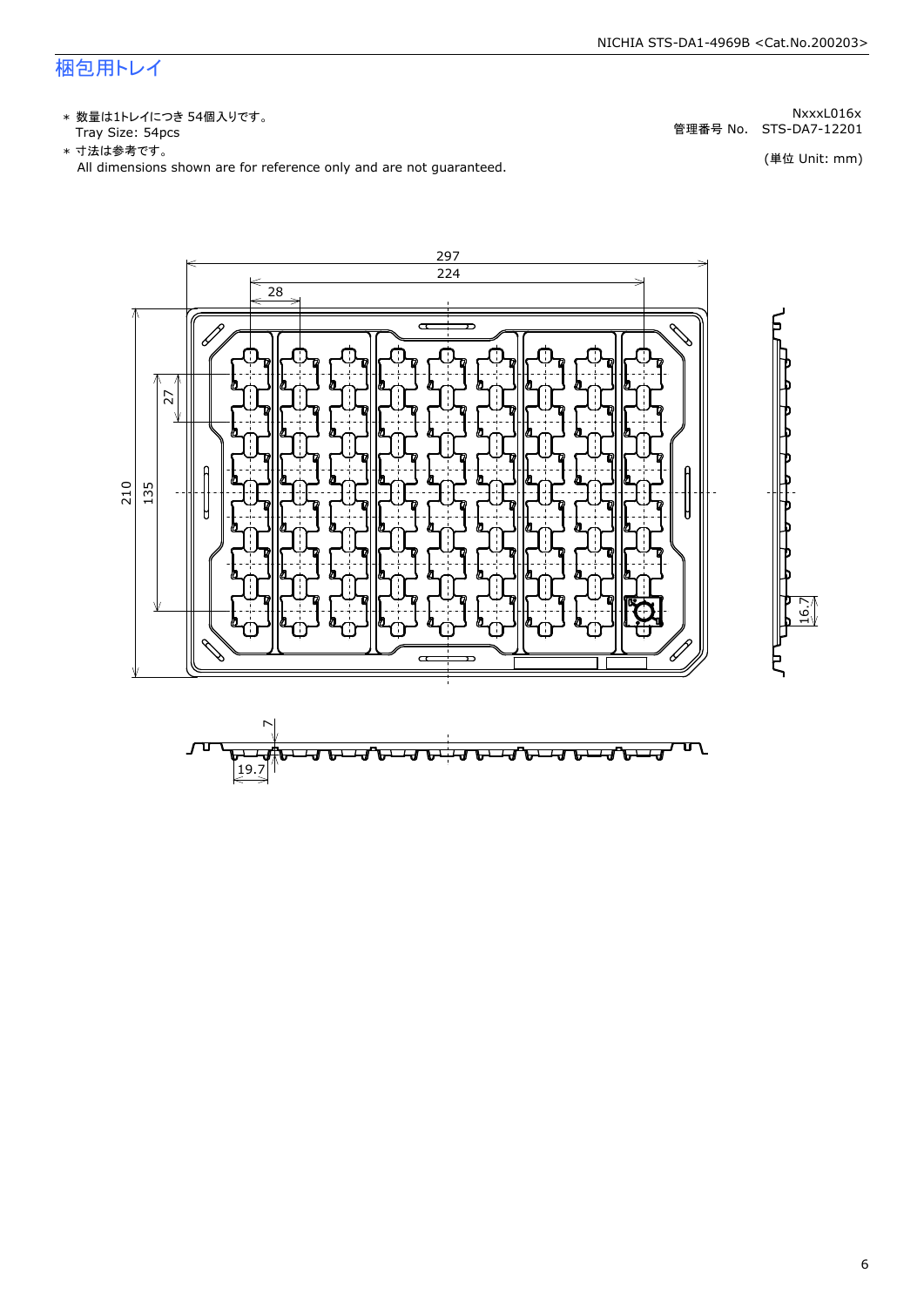Part No. Nxxxxxxx<br>No. STS-DA7-5106D

### 梱包仕様

Trays are shipped with desiccants in heat-sealed moisture-proof bags. シリカゲルとともにトレイをアルミ防湿袋に入れ、熱シールにより封をします。



Label ラベル  $\mathscr{U}$ NICHIA  $\begin{array}{lll} \text{cN}_{\text{us}} & \text{XXXX} & \text{LED} \\ \text{part no.:} & \text{Nxxxxxxx} \\ \text{LOT:} & \text{YMxxxx-RRR} \\ \text{QTY.:} & & \text{PCS} \\ \hline & \text{ROHS} \end{array}$ NICHIA CORPORATION <sup>491</sup> OKA, KAMINAKA, ANAN, TOKUSHIMA, JAPAN LOT: QTY.: YMxxxx-RRR PCS PART NO.:

Moisture-proof bags are packed in cardboard boxes with corrugated partitions. アルミ防湿袋を並べて入れ、ダンボールで仕切ります。





- \* \*\*\*\*\*\*\* is the customer part number.<br>If not provided, it will not be indicated on the label.<br>客先型名が設定されていない場合は空白です。
- For details, see "LOT NUMBERING CODE"<br>in this document.<br>ロット表記方法についてはロット番号の項を<br>参照して下さい。
- \* Products shipped on trays are packed in a moisture-proof bag.<br>They are shipped in cardboard boxes to protect them from external forces during transportation.<br>本製品はトレイに入れたのち、輸送の衝撃から保護するためダンボールで梱包します。<br>\* Do not drop or exp 本製品はトレイに入れたのち、輸送の衝撃から保護するためダンボールで梱包します。
- Do not drop or expose the box to external forces as it may damage the products. \*
- 取り扱いに際して、落下させたり、強い衝撃を与えたりしますと、製品を損傷させる原因になりますので注意して下さい。 Do not expose to water. The box is not water-resistant. \*
- ダンボールには防水加工がされておりませんので、梱包箱が水に濡れないよう注意して下さい。 \*
- 輸送、運搬に際して弊社よりの梱包状態あるいは同等の梱包を行って下さい。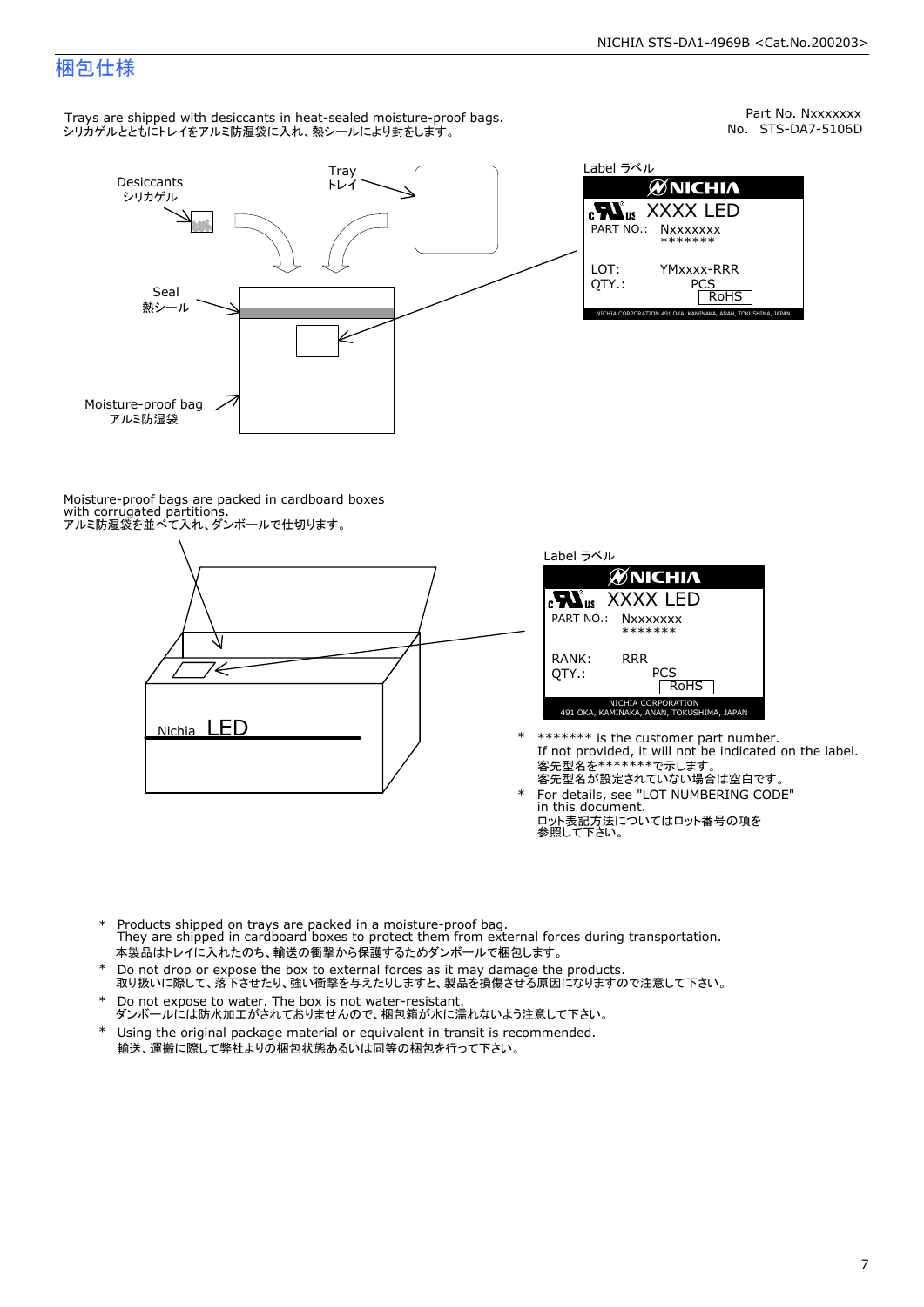## ロット番号

ロット番号は以下のように英数字で表記します。

- YMxxxx RRR
- Y 製造年

| 年    |   |  |  |  |
|------|---|--|--|--|
| 2019 |   |  |  |  |
| 2020 | Κ |  |  |  |
| 2021 |   |  |  |  |
| 2022 | м |  |  |  |
| 2023 | Ν |  |  |  |
| 2024 |   |  |  |  |

#### M - 製造月

| 月 | м | 月  | м |
|---|---|----|---|
|   |   |    |   |
|   |   | 8  | 8 |
| ∍ |   | 9  | q |
|   |   | 10 | A |
|   |   |    | P |
| 6 |   | 12 |   |

xxxx-当社管理番号

RRR-色度ランク、光束ランク、演色性ランク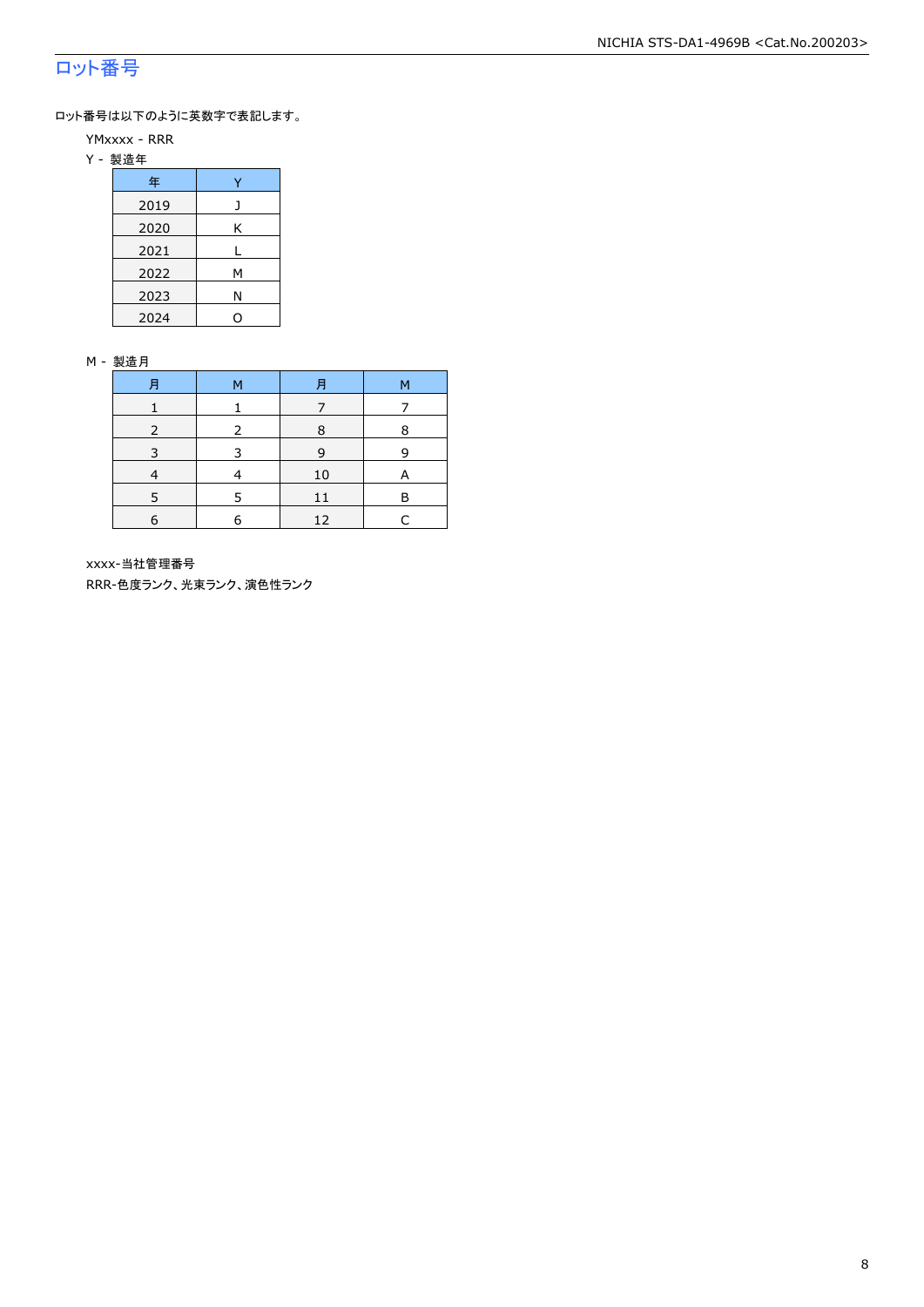ディレーティング特性

NVEWL016Z-V1 管理番号 No. STS-DA7-12226



9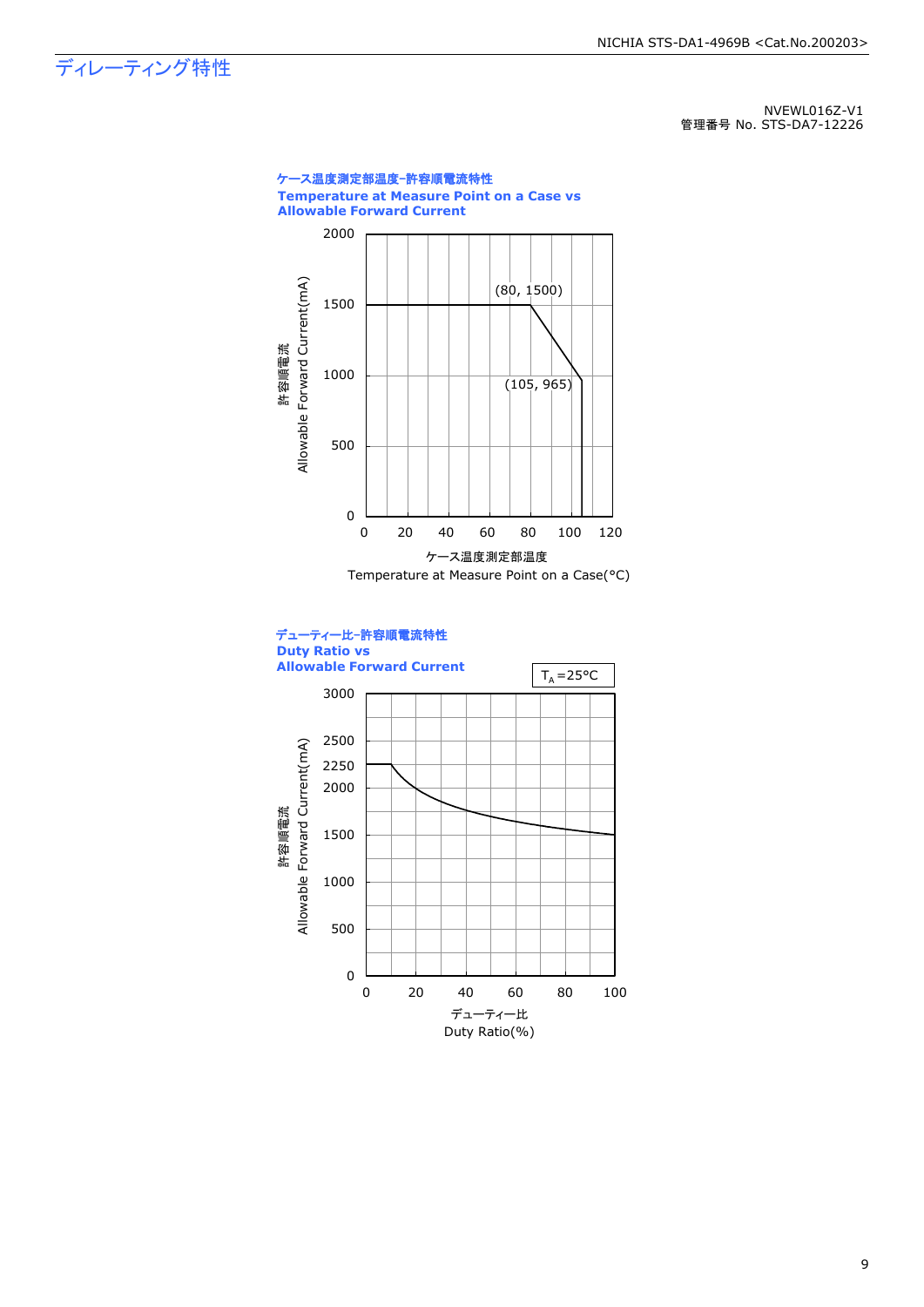### 光学特性

### \* 本特性は参考です。

All characteristics shown are for reference only and are not guaranteed.

NVEWL016Z-V1 管理番号 No. STS-DA7-12418

 $\;* \;$  パルス駆動により測定しています。<br>The following graphs show the characteristics measured in pulse mode.



指向特性 **Directivity** 



\* 本特性は演色性ランクRs075に対応しています。 The graphs above show the characteristics for Rs075 LEDs of this product.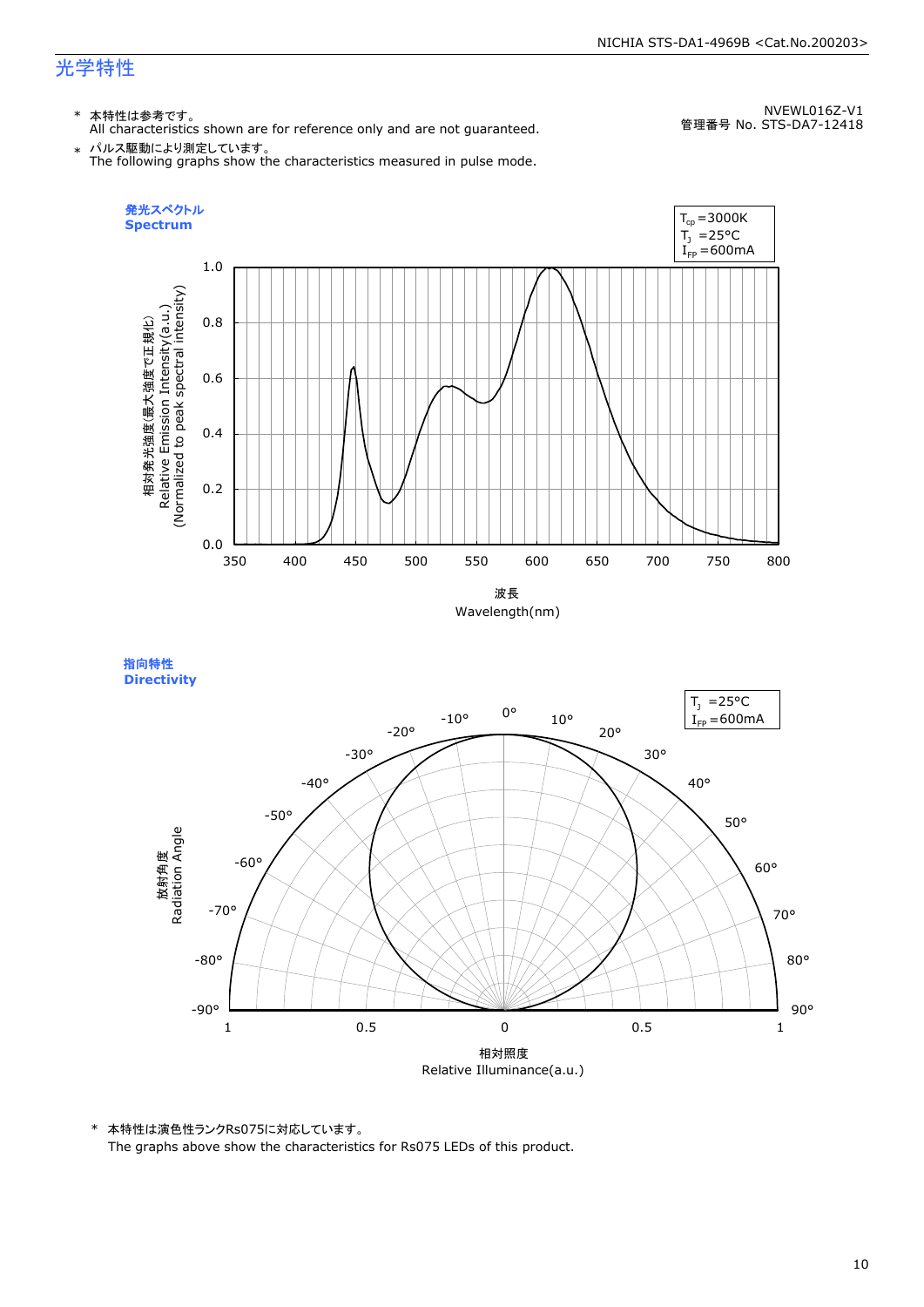### 電流温度特性

\* 本特性は参考です。

All characteristics shown are for reference only and are not guaranteed. \* パルス駆動により測定しています。

The following graphs show the characteristics measured in pulse mode.

NICHIA STS-DA1-4969B <Cat.No.200203>

NVEWL016Z-V1

管理番号 No. STS-DA7-12419



\* 本特性は演色性ランクRs075に対応しています。 The graphs above show the characteristics for Rs075 LEDs of this product.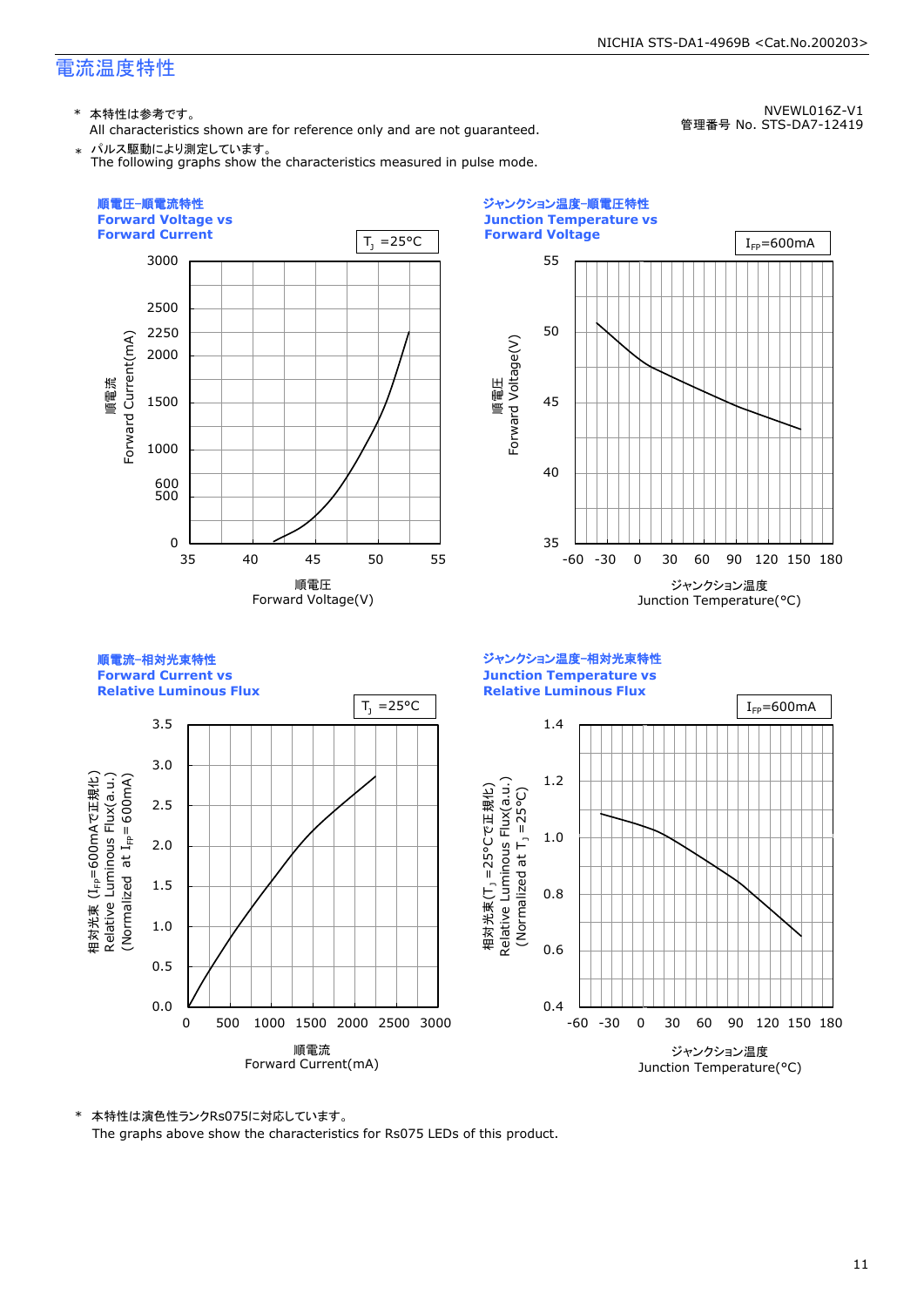### 電流温度特性

- \* All characteristics shown are for reference only and are not guaranteed. 本特性は参考です。
- \* Ine following graphs show th<br>、パルス駆動により測定しています。 The following graphs show the characteristics measured in pulse mode.

Part No. NVEWL016Z-V1 No. STS-DA7-12420A





\* The graphs above show the characteristics for Rs075 LEDs of this product. 本特性は演色性ランクRs075に対応しています。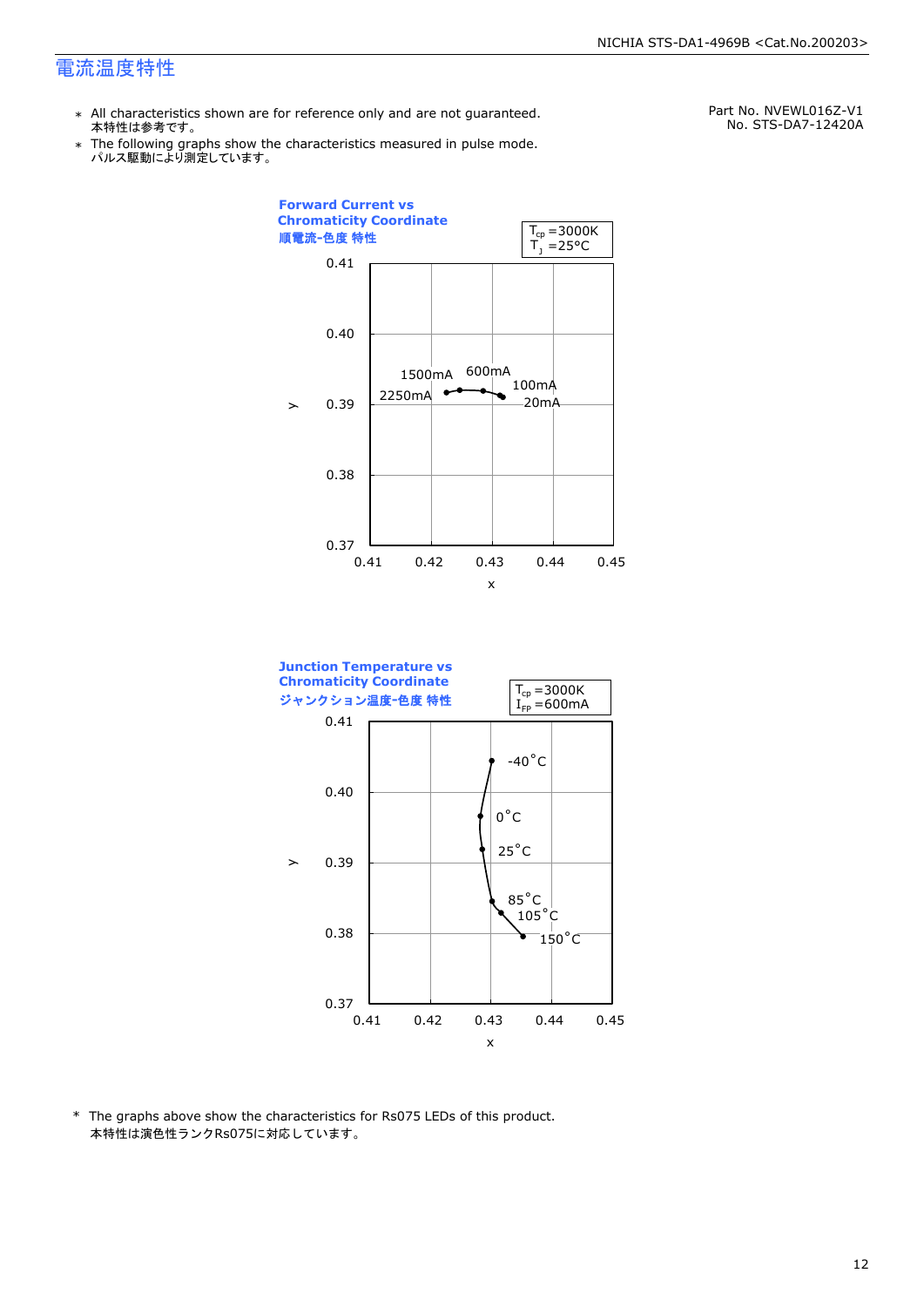# 信頼性

### (1) 試験項目と試験結果

| 試験項目    | 参照規格                            | 試験条件                                    | 試験時間     | 故障判定<br>基準 No. | 故障数/試験数 |
|---------|---------------------------------|-----------------------------------------|----------|----------------|---------|
| 熱衝撃(気相) |                                 | -40°C(15 分)~100°C(15 分)                 | 100 サイクル | #1             | 0/10    |
| 高温保存    | <b>JEITA ED-4701</b><br>200 201 | $T_A = 100^{\circ}C$                    | 1000 時間  | #1             | 0/10    |
| 高温高湿保存  | <b>JEITA ED-4701</b><br>100 103 | $T_A = 60^{\circ}$ C, RH = 90%          | 1000 時間  | #1             | 0/10    |
| 低温保存    | JEITA ED-4701<br>200 202        | $T_{\text{A}} = -40^{\circ}C$           | 1000 時間  | #1             | 0/10    |
| 高温連続動作  |                                 | $T_c = 80$ °C, I <sub>F</sub> = 1500 mA | 1000 時間  | #1             | 0/10    |
| 静電破壊    | ANSI/ESDA/<br>JEDEC JS-001      | HBM, 8kV, 1.5kΩ, 100pF, 順逆 1回           |          | #1             | 0/10    |

注記:

測定は LED が常温に戻ってから行います。

### (2) 故障判定基準

| 基準 No. | 項目              | 条件                    | 判定基準     |
|--------|-----------------|-----------------------|----------|
|        | 順電圧(VF)         | [ <sub>F</sub> =600mA | 、初期値×1.1 |
| #1     | 光束 $(\Phi_{v})$ | $f_F = 600 \text{mA}$ | :初期値×0.7 |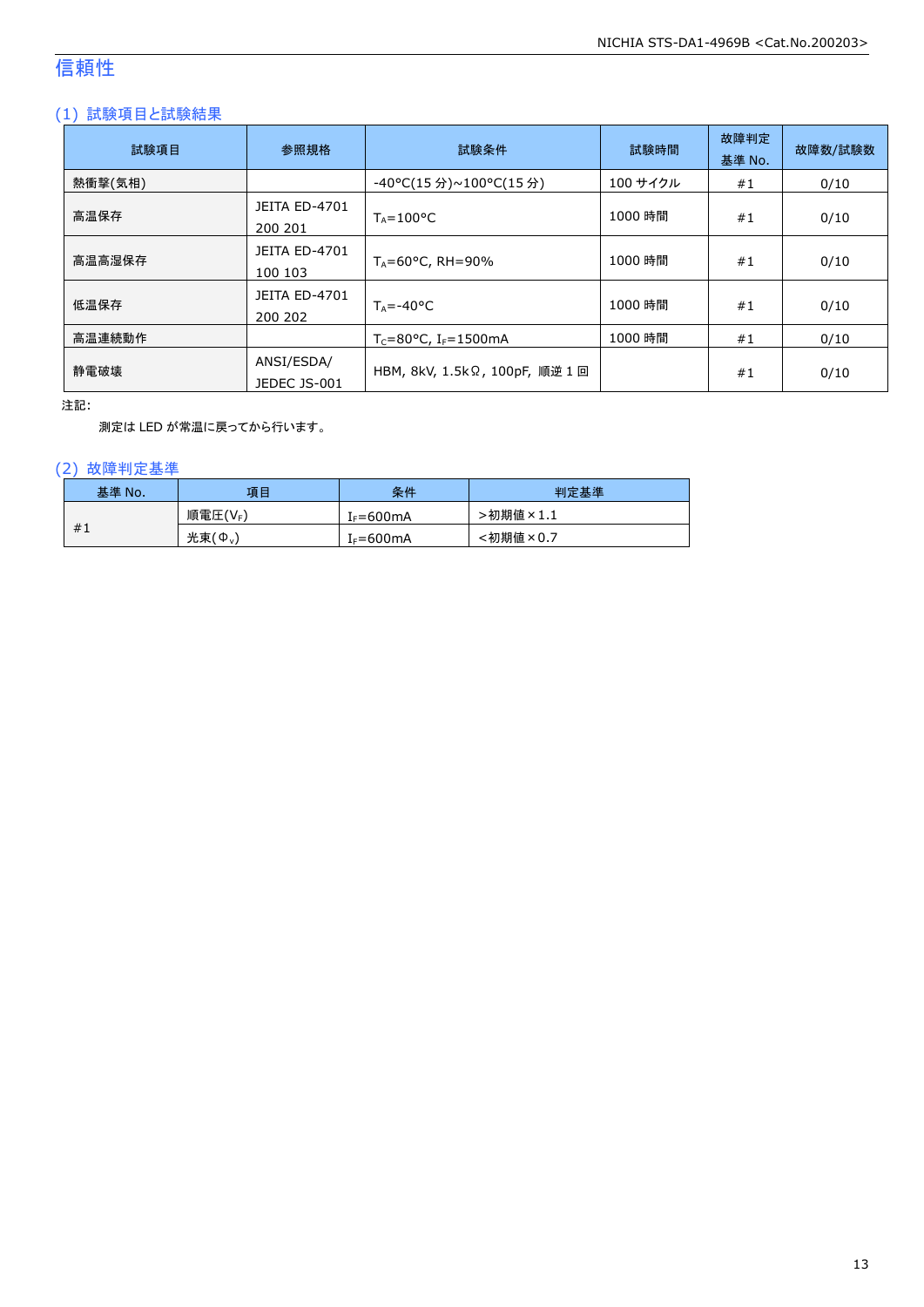### 注意事項

### (1) 保管

|    | 条件        | 温度         | 湿度       | 期間        |
|----|-----------|------------|----------|-----------|
|    | アルミ防湿袋開封前 | 30°C<br>以下 | 90%RH 以下 | 納入日より1年以内 |
| 保管 | アルミ防湿袋開封後 | 30°C 以下    | 70%RH 以下 | 168 時間以内  |

- アルミ防湿袋を開封後は上記の条件を越えないようにはんだ付けを完了下さい。万一未使用の LED が残った場合は、シリカゲル入り密閉容器等で保管 下さい。なお当社防湿袋に戻し、再封印することを推奨します。
- 電極部分は、金メッキが施されております。腐食性ガス等を含む雰囲気にさらされますと、メッキ表面が変質し、問題が生じる事があります。保管時は密閉 容器等で保管して下さい。なお当社防湿袋に戻し、再封印することを推奨します。
- 実機に使用する部材(パッキン、接着剤など)については、メッキ表面への影響を考慮して、硫黄成分を含有しているものの使用を避けて下さい。メッキの 表面異常は、導通・接続不良に繋がる可能性があります。また、パッキンを使用する場合は、シリコーンゴム材質のものを推奨します。その際、低分子量 のシロキサンによる機器の接点不良に注意して下さい。
- 急激な温度変化のある場所では、結露が起こりますので温度変化の少ない場所に保管して下さい。
- 埃の多い環境での保管は避けて下さい。
- 直射日光や室温を超えるような環境に長期間さらさないで下さい。

### (2) 使用方法

● LED 毎に絶対最大定格を超えないように回路設計を行って下さい。LED 毎に定電流駆動することを推奨致します。また定電圧駆動する場合は、(A)の回 路は LED の順電圧の影響により LED に流れる電流がばらつく可能性がありますので、(B)の回路を推奨します。



- 本製品は、順方向電流駆動でご使用下さい。また、非点灯時には順逆とも電圧がかからないように配慮下さい。特に逆電圧が連続的に加わる状態は、マ イグレーションを発生させる可能性があり、素子にダメージを与える場合がありますので避けて下さい。長時間使用しない場合は、安全のために必ず主電 源スイッチを切って下さい。
- 電流により色度が変化するため、調光する場合はパルス駆動によるデューティ制御を推奨します。
- 本製品は LED の諸特性が安定する定格電流の 10%以上でご使用されることを推奨します。
- 雷サージなどの過電圧が LED に加わらないようにして下さい。
- 屋外で使用される場合は、十分な防水対策、湿度対策、塩害対策を施してご使用下さい。

### (3) 取り扱い上の注意

- 素手で本製品を取り扱わないで下さい。表面が汚れ、光学特性に影響を及ぼすことがあります。また場合によっては、製品の変形や断線が起こり、不灯 の原因になることがあります。
- ピンセットで本製品を取り扱う場合は、製品へ過度な圧力を掛けないようにして下さい。樹脂部の傷、欠け、剥がれ、製品の変形や断線が起こり、不灯の 原因となります。
- 本製品を落下させてしまった場合には、製品の変形などが発生することがありますのでご注意下さい。
- 本製品は積み重ねしないで下さい。製品を重ねると樹脂部に衝撃を与え、樹脂部の傷、欠け、剥がれ、変形・断線、LED 剥がれが発生し、不灯の原因に なります。

### (4) 設計上の注意

- LED 周辺で使用する部材(筐体、パッキン、接着剤、2 次レンズ、レンズカバーなど)から放出された揮発性有機化合物は、LED のレンズや封止樹脂を透 過する可能性があります。特に密閉状態では、これらの揮発性有機化合物が熱や光子エネルギーにさらされると変色が起こり LED の光出力が大幅に低 下したり、色ずれが発生する可能性があります。また、空気の循環をよくすることで、光出力の低下や色ズレが改善されることがあります。密閉状態でご使 用される場合は、実機点灯試験による光学評価で異常なきことの確認をお願いします。
- 本製品は、カが加わるとセラミックス基板の割れが発生する恐れがあります。本製品を筐体に固定する場合、専用ホルダを用いることを推奨します。
- 製品と筐体間の接続には放熱グリスを用いることを推奨します。製品・筐体のみの固定では、放熱性が低下することがあります。また放熱シートを用いた 場合、熱抵抗値は顕著に大きくなる可能性があります。

#### **COB** の取り扱い、密着、放熱などの一連のアプリケーションノートは弊社ホームページ「**LED** テクニカルデータ」をご確認ください。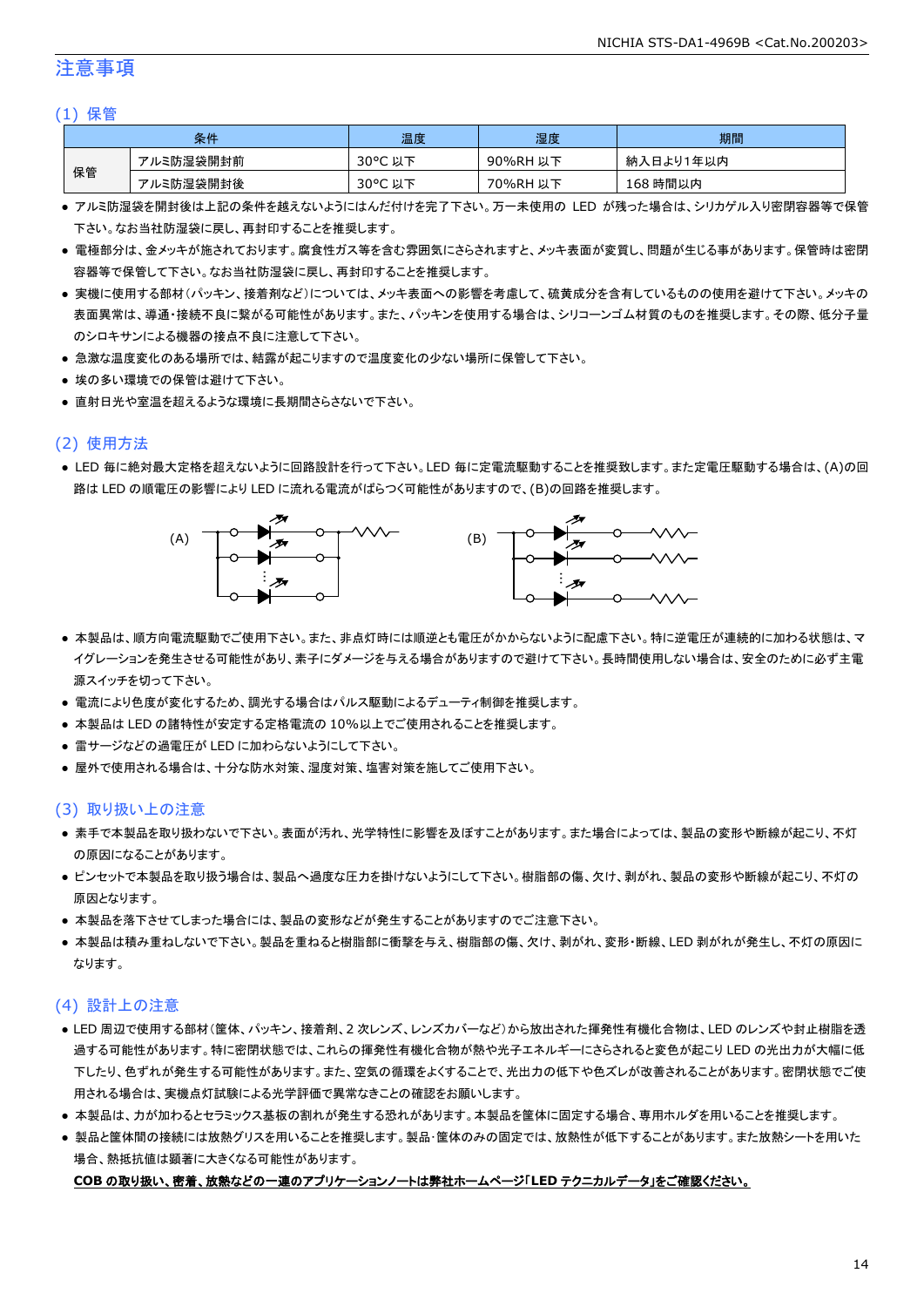### (5) 静電気に対する取り扱い

● 本製品は静電気やサージ電圧に敏感で、素子の損傷や信頼性低下を起こすことがあります。取り扱いに際しては、以下の例を参考に静電気対策を十分 行って下さい。

 リストストラップ、導電性衣類、導電靴、導電性床材等による電荷の除去 作業区域内の装置、治具等の接地による電荷の除去 導電性材料による作業台、保管棚等の設置

- 使用機器(はんだコテなど)、治具、装置類や作業区域内は適切に接地をして下さい。また、実装される機器等についてもサージ対策の実施を推奨しま す。
- 治具、装置類にガラスやプラスチックなどの絶縁体を使用される場合は以下の例を参考に対策を十分行って下さい。

 導電性材料による導電化 加湿による帯電防止 除電器(イオナイザ)による電荷の中和

### (6) 熱の発生

● 本製品をご使用の際は、効率的に素子の熱を下げる対策を施し、最大ジャンクション温度(T」)を超えることがないよう配慮下さい。熱飽和時のジャンクショ ン温度(T」)を推定する方法として、次の式で算出することが可能です。

 $T_J = T_C + R_{\theta JC} \cdot W$ 

```
*T<sub>1</sub>=ジャンクション温度: °C
```
Tc=ケース温度: °C

R<sub>0JC</sub>=ダイスから T<sub>C</sub> 測定ポイントまでの熱抵抗: °C/W

W=投入電力(I<sub>F</sub>×V<sub>F</sub>): W



● 密着させる材料や筐体の材料特性および表面状態により Reicが変化することがあります。以下の内容についてもご注意頂けますようお願い致します。 本製品を搭載する筐体もしくはヒートシンクの間は熱抵抗の低い放熱材で密着させて下さい。

本製品を搭載するヒートシンクの面は穴や凹凸がなく、平たんにして密着させて下さい。

ホルダーや放熱材を使用する場合は、放熱が維持できる状態として下さい。

 熱による経年劣化、つまり寸法変化または特性劣化が発生すると、保持状態が変化し放熱悪化による製品破損の原因となりますので、信頼性についても 十分に御確認をお願い致します。

● 表面温度測定器(サーモグラフィ)等による非接触による温度測定も有効ですので、放熱設計の際の御参考として下さい。

#### ● **COB** の取り扱い、密着、放熱などの一連のアプリケーションノートは弊社ホームページ「**LED** テクニカルデータ」をご確認ください。

### (7) 洗浄

- ぬれた雑巾、ベンジン、シンナーなどで LED を拭かないで下さい。
- 洗浄する場合は、イソプロピルアルコールを使用して下さい。その他の洗浄剤の使用に当たってはパッケージ及び樹脂が侵され不具合発生の原因となる 場合がありますので、問題のないことを十分確認の上での使用をお願い致します。フロン系溶剤については、世界的に使用が規制されています。
- LED に汚れが付着した場合にはイソプロピルアルコールを布に付けて良く絞って汚れを拭き取って下さい。
- 超音波洗浄は、基本的には行わないで下さい。やむをえず行う場合は、発振出力や基板の取り付け方により LED への影響が異なりますので、予め実使 用状態で異常のない事を確認の上実施下さい。

### (8) 目の安全性

- 2006 年に国際電気委員会(IEC)からランプ及びランプシステムの光生物学的安全性に関する規格 IEC 62471 が発行され、LED もこの規格の適用範 囲に含められました。一方、2001 年に発行されたレーザー製品の安全に関する規格 IEC 60825-1 Edition1.2 において、LED が適用範囲に含まれて いましたが、2007 年に改訂された IEC 60825-1 Edition2.0 で LED が適用除外されました。但し、国や地域によっては、依然として IEC 60825-1 Edition1.2 と同等規格を採用し、LED が適用範囲に含められています。これらの国や地域向けには、ご注意下さい。IEC62471 によって分類される LED のリスクグループは、放射束や発光スペクトル、指向性などによって異なり、特に青色成分を含む高出力ではリスクグループ 2 に相当する場合もあり ます。LED の出力を上げたり、LED からの光を光学機器にて集光したりするなどした状態で、直視しますと眼を痛めることがありますので、ご注意下さい。
- 点滅光を見つづけると光刺激により不快感を覚えることがありますのでご注意下さい。又、機器に組み込んでご使用される場合は、光刺激などによる第三 者への影響をご配慮下さい。